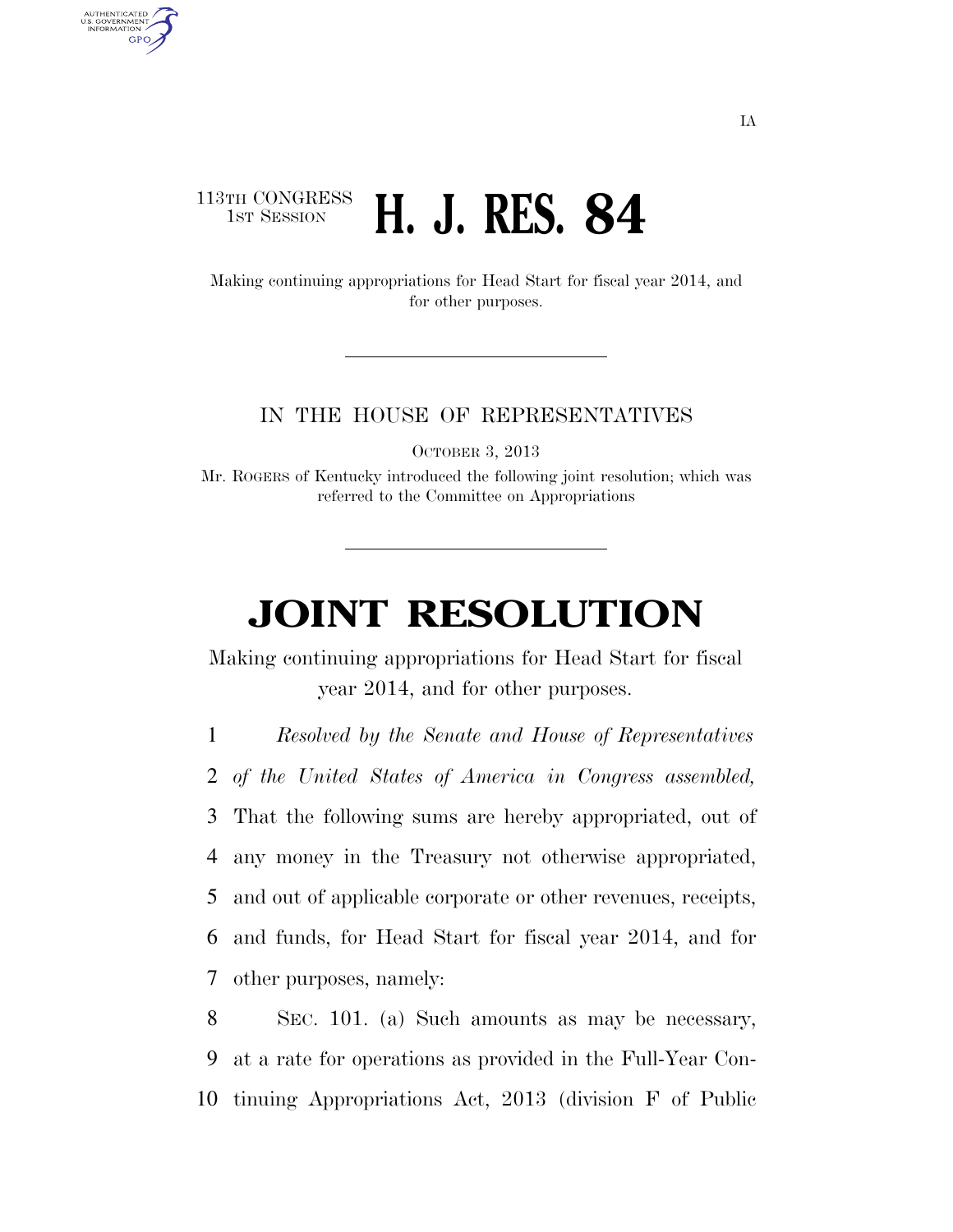Law 113–6) and under the authority and conditions pro- vided in such Act, for continuing all projects or activities under the Head Start Act (including the costs of direct loans and loan guarantees) that are not otherwise specifi- cally provided for in this joint resolution, that were con- ducted in fiscal year 2013, and for which appropriations, funds, or other authority were made available by such Act under the heading ''Department of Health and Human Services—Administration for Children and Families, Chil-dren and Families Services Programs''.

 (b) The rate for operations provided by subsection (a) for each project or activity shall be calculated to reflect the full amount of any reduction required in fiscal year 2013 pursuant to—

 (1) any provision of division G of the Consoli- dated and Further Continuing Appropriations Act, 2013 (Public Law 113–6), including section 3004; and

 (2) the Presidential sequestration order dated March 1, 2013, except as attributable to budget au-21 thority made available by the Disaster Relief Appro-priations Act, 2013 (Public Law 113–2).

 SEC. 102. Appropriations made by section 101 shall be available to the extent and in the manner that would be provided by the pertinent appropriations Act.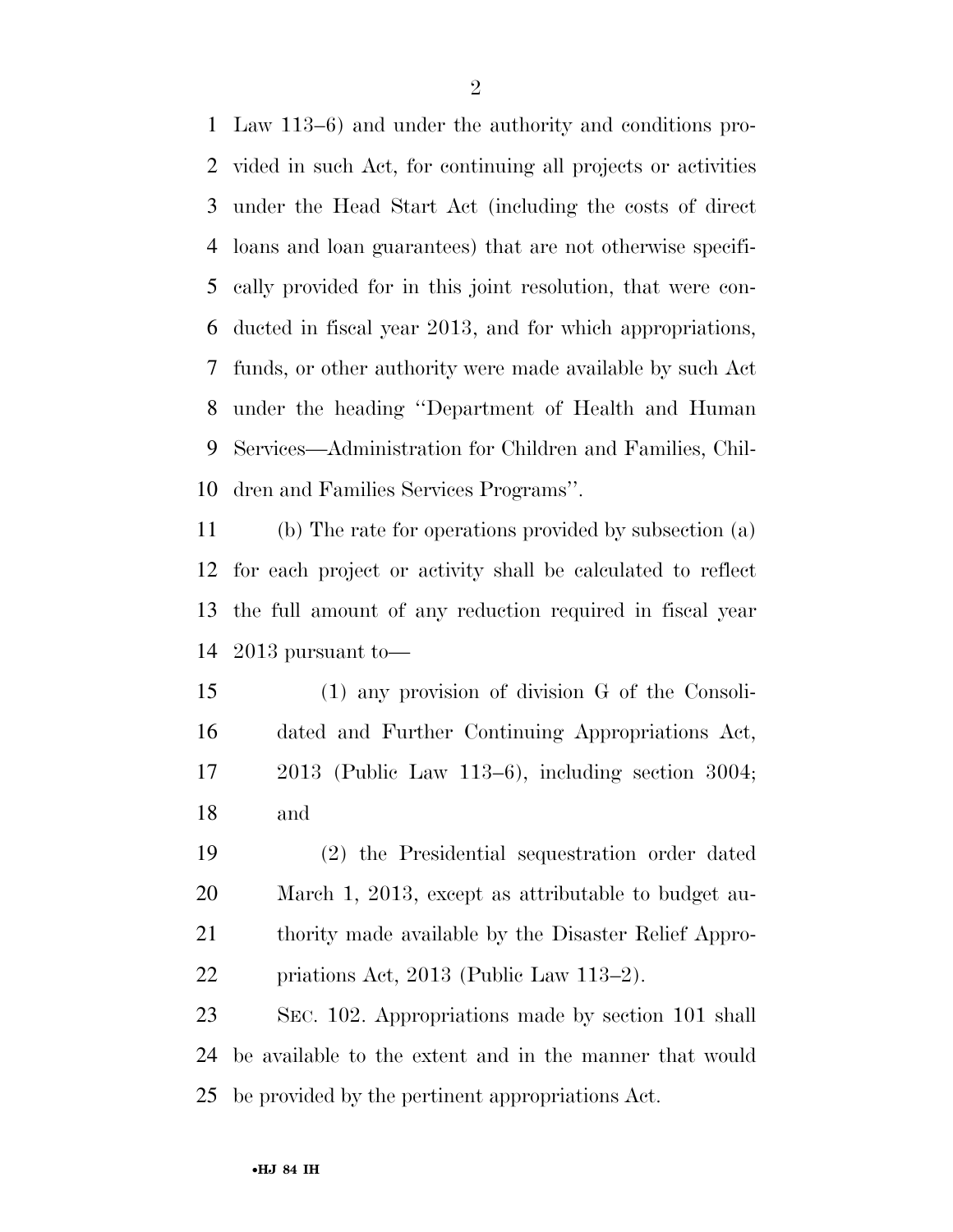SEC. 103. Unless otherwise provided for in this joint resolution or in the applicable appropriations Act for fiscal year 2014, appropriations and funds made available and authority granted pursuant to this joint resolution shall be available until whichever of the following first occurs: (1) the enactment into law of an appropriation for any project or activity provided for in this joint resolution; (2) the enactment into law of the applicable appropriations Act for fiscal year 2014 without any provision for such project or activity; or (3) December 15, 2013.

 SEC. 104. Expenditures made pursuant to this joint resolution shall be charged to the applicable appropriation, fund, or authorization whenever a bill in which such appli- cable appropriation, fund, or authorization is contained is enacted into law.

 SEC. 105. This joint resolution shall be implemented so that only the most limited funding action of that per- mitted in the joint resolution shall be taken in order to provide for continuation of projects and activities.

 SEC. 106. Amounts made available under section 101 for civilian personnel compensation and benefits in each department and agency may be apportioned up to the rate for operations necessary to avoid furloughs within such de- partment or agency, consistent with the applicable appro-priations Act for fiscal year 2013, except that such author